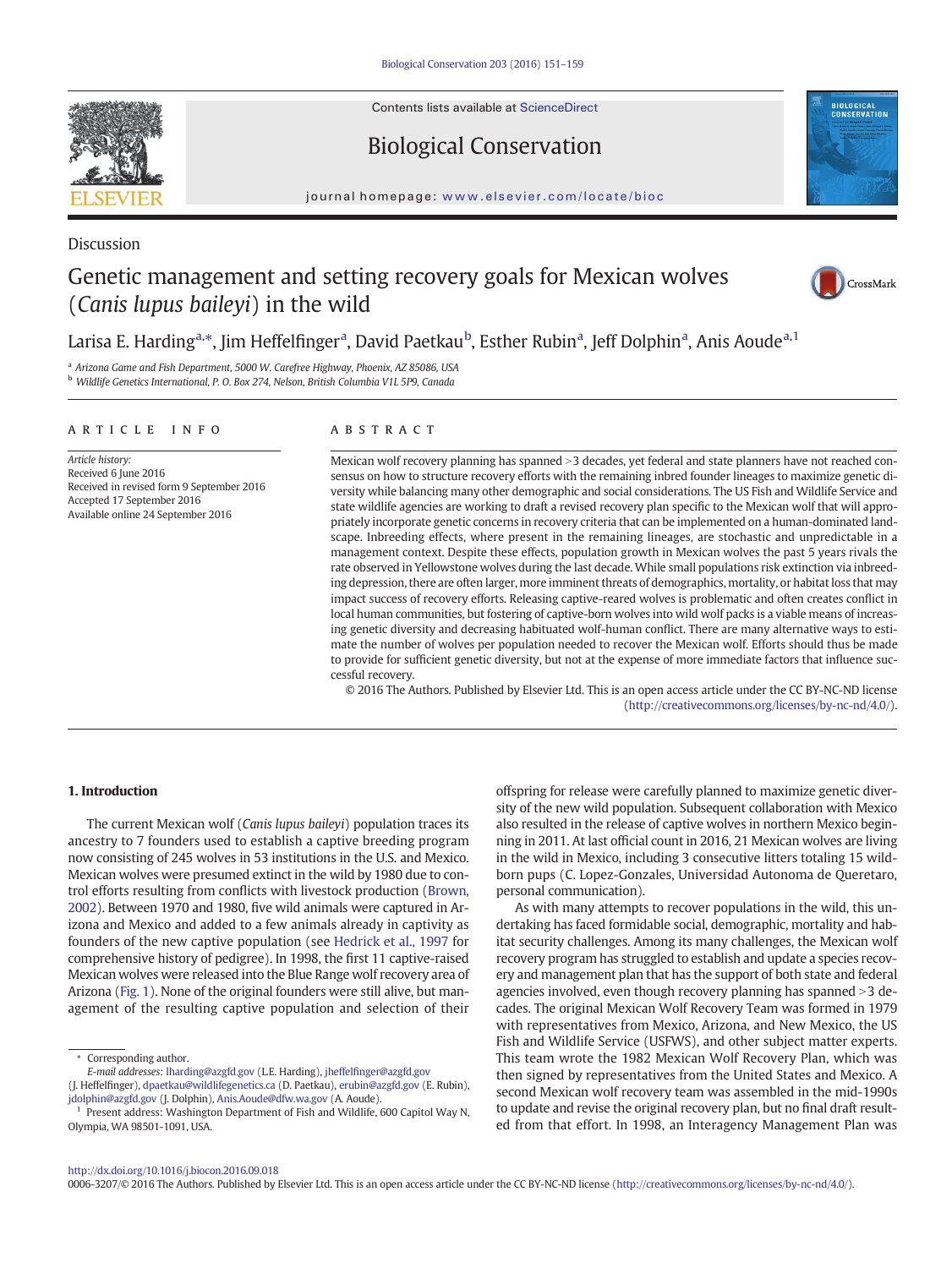<span id="page-1-0"></span>

Fig. 1. Mexican wolf population growth, reproduction (i.e. annual observed increase in population from pup production), and number of captive wolves released, Arizona and New Mexico, 1998–2015.

developed to facilitate and guide the first release of Mexican wolves into the wild that year. In 2003, the USFWS reclassified the gray wolf (C. lupus) in North America, creating three Distinct Population Segments, and convened a third recovery team to develop a new recovery plan for Mexican wolves in the Southwestern Distinct Population Segment (SWDPS). Recovery planning for the Mexican wolf was again put on hold in January 2005 when a court ruling vacated the SWDPS designation. In 2010, the USFWS began the fourth iteration of recovery planning for the Mexican wolf and chartered a recovery team to revise the 1982 Mexican Wolf Recovery Plan to include achievable and measureable recovery criteria to result in the wolf's eventual delisting. The work of this team came to a halt in early 2013 without a revised draft recovery plan.

In 2015, the USFWS revised the list of Endangered and Threatened Wildlife to remove the Mexican wolf from the general listing under all gray wolves and list it separately as a subspecies ([USFWS, 2015a](#page-8-0)). The taxonomic status of the Mexican wolf as a valid subspecies has been generally supported by morphologic and genetic data ([Bogan and](#page-6-0) [Mehlhop, 1983](#page-6-0); [Nowak, 2003](#page-7-0); [vonHoldt et al., 2011](#page-8-0); [USFWS, 2015a](#page-8-0); but see [Cronin et al., 2015a, b\)](#page-7-0). Regardless of any disagreement over infraspecific taxonomy, the Mexican wolf is now listed as a subspecies under the Endangered Species Act and there is a legal obligation to work towards recovery of this subspecies. Currently, the USFWS is undertaking a renewed effort to revise the draft plan by incorporating input gathered during a series of ongoing Mexican wolf recovery planning workshops of state wildlife agencies (i.e. Arizona, New Mexico, Colorado, Utah), Mexico, and others with wolf recovery experience.

Controversy over the recovery program has often been extreme and has involved numerous lawsuits, disagreements over state and federal recovery objectives, and negative local attitudes. After three failed attempts to revise the original recovery plan, uncertainty and mistrust among stakeholders has produced multiple lawsuits (e.g. 6 filed since November 2014, J. Odenkirk, Arizona Assistant Attorney General, personal communication) and compromised public support for the recovery effort. Significant contention has revolved around questions primarily related to the location and number of wolves that should be allowed on the landscape. It has become increasingly evident that recovery of Mexican wolves will need to consider and weigh both the social concerns voiced by local communities and the numbers of wolves required for sustainable populations in the wild.

The demographic history of the modern population dictates a need to consider the relative and absolute importance of inbreeding effects as recovery planning and actions seek to increase genetic diversity and fitness in wild wolves. Yet genetic recovery and wolf numbers must be strategically balanced against social pressures and concerns from local communities that can strongly impact recovery success. Here we seek to briefly discuss genetic and demographic considerations for maintaining and increasing the genetic diversity present in the original founders and their progeny in the wild population and the extent to which genetic considerations should set recovery criteria.

## 2. Small populations and inbreeding effects

Wherever population numbers are dramatically reduced, genetic diversity is lost, and populations with few remaining founders, like the Mexican wolf, may suffer inbreeding depression as deleterious alleles are exposed in a homozygous state ([Hartl and Clark, 2007](#page-7-0)). Such effects are stochastic and dependent on the number and character of deleterious alleles in the genomes of subsequent generations, on how those alleles relate to success in the local environment, and on how variation is lost as alleles are sampled from one generation to establish the next (i.e. random genetic drift). The genetic considerations of inbreeding are relevant to Mexican wolf recovery because the founding population included only 7 animals. Initially, the captive population arising from these founders displayed little evidence of inbreeding depression [\(Kalinowski et al., 1999](#page-7-0)). Yet in the first several years of recovery efforts, inbreeding effects were suggested in a few recruitment-related variables among the most highly inbred individuals and lineages (i.e. sperm motility in [Asa et al., 2007](#page-6-0); captive litter size in [Fredrickson et](#page-7-0) [al., 2007\)](#page-7-0), as was observed in two other extremely inbred populations of gray wolves (both founded by a single pair of wolves) that manifest skeletal abnormalities [\(Räikkönen et al., 2009\)](#page-7-0) or lowered fitness [\(Vilà](#page-8-0) [et al., 2003\)](#page-8-0). However, more outbred individuals and lineage crosses of Mexican wolves performed similarly to gray wolves that were not highly inbred ([Asa et al., 2007; Fredrickson et al., 2007\)](#page-6-0). Recent growth of the wild Mexican wolf population, increased pup production, and larger litter sizes (Figs. 1, 2) also suggest inbreeding effects do not unduly compromise recovery efforts in Mexican wolves.

Even when inbreeding effects are substantial, the magnitude and timing of manifested effects vary unpredictably among species and populations within species [\(Hundertmark, 2009;](#page-7-0) [Räikkönen et al., 2009,](#page-7-0) and references therein). This indirect connection between inbreeding depression and persistence in wild populations is exemplified by many translocated animal populations that are thriving demographically ([Table 1\)](#page-2-0). For instance, the white-tailed deer (Odocoileus virginianus) population in Finland began with 4 individuals during the 20th century, but now supports an annual harvest of 25,000 individuals [\(Heffel](#page-7-0)finger, [2011\)](#page-7-0). North American elk (Cervus elaphus) in some areas (e.g. in Pennsylvania and California) and bison (Bison bison) have rather low modern



Fig. 2. Increase in average litter size and percent of wild-born individuals in Mexican wolf population, 1998–2015.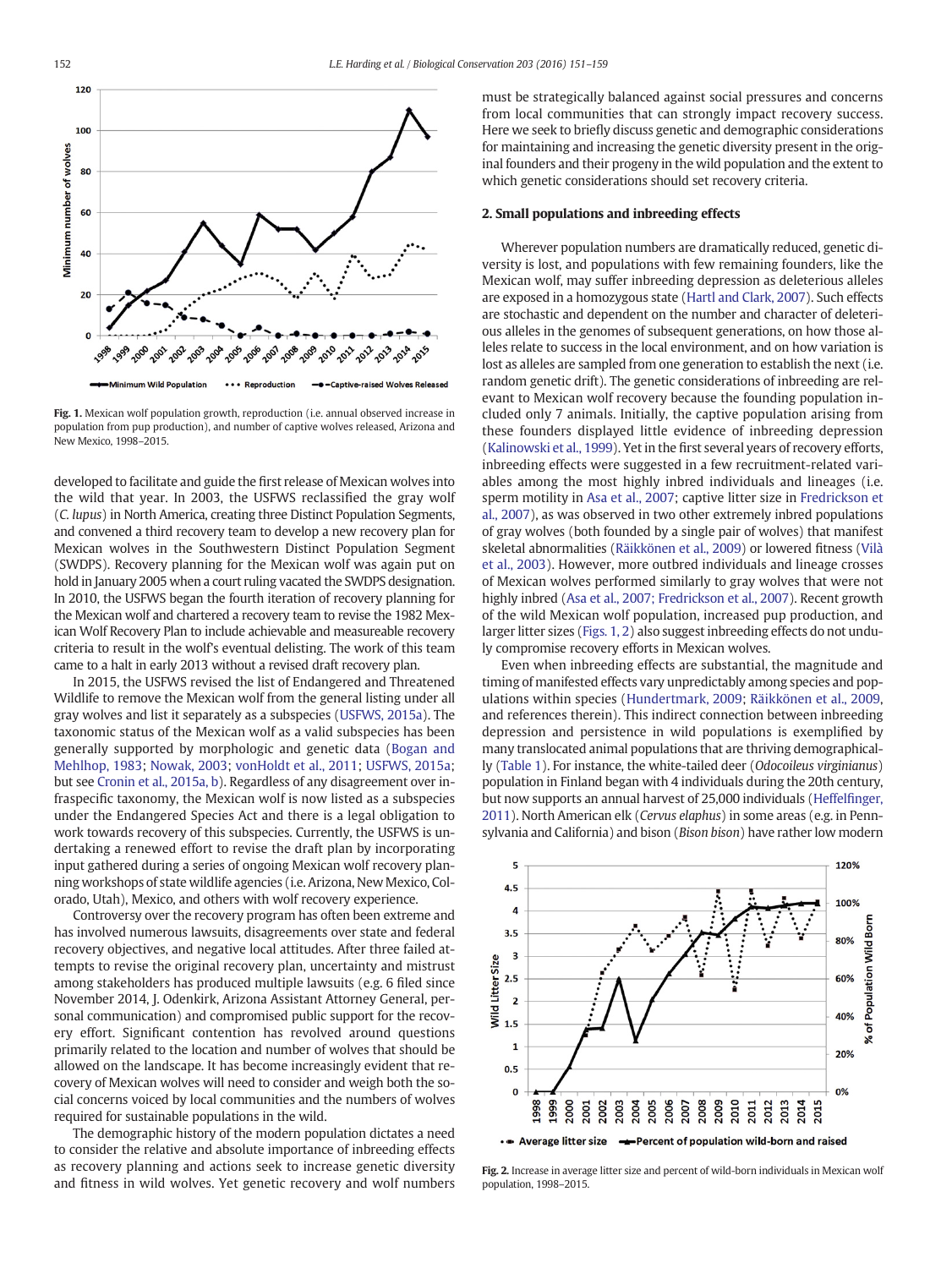## <span id="page-2-0"></span>Table 1

Examples of mammal populations with small number of founders (Incr.  $=$  increasing).

| Country                                                | Species                 | Population low point      | Population currently        | <b>Status</b>        | Reference                              |
|--------------------------------------------------------|-------------------------|---------------------------|-----------------------------|----------------------|----------------------------------------|
|                                                        |                         |                           |                             |                      |                                        |
| Finland                                                | White-tailed deer       | 4 (1934)                  | 25,000 harvested annually   | Stable               | Heffelfinger (2011)                    |
|                                                        |                         | 4 (1937)                  |                             |                      |                                        |
|                                                        |                         | 4 (1948)                  |                             |                      |                                        |
| New Zealand                                            | White-tailed deer       | 100 (1960-70s)            |                             | Stable               |                                        |
|                                                        |                         | 4 (1901)                  | $1500 +$ harvested annually |                      | Heffelfinger (2011)                    |
| France-Haute Isl.                                      | Mouflon                 | 19 (1905)<br>2            | Peaked @ 700; now 200-600   | Fluctuating          | Kaeuffer et al. (2007)                 |
| KwaZulu-Natal province, South Africa African wild dogs |                         | 20 (1980s)                | 257 (by 2011)               | Stable               | Spiering et al. (2011)                 |
| USA-Santa Rosa Island                                  | Kaibab mule deer        | 30                        | 4000-6000                   | Increasing until NPS | Heffelfinger (2013)                    |
|                                                        |                         |                           |                             | removal              |                                        |
| USA-Tiburon Isl.                                       | Bighorn sheep           | 20                        | 500                         | Stable/incr.         | Wilder et al. (2014)                   |
| USA-Arizona                                            | Rocky Mtn elk           | $<$ 300                   | Sustains hunting take of >  | Stable/incr.         | Carmony et al. (2010)                  |
|                                                        |                         |                           | 9000/year                   |                      |                                        |
| <b>USA</b>                                             | Black-footed ferret     | 18                        | >1500                       | Stable               | Miller et al. (1996)                   |
| USA-Alaska, Prince William Sound                       | Sitka black-tailed deer | $8(1916) + 16$            |                             | Stable/incr.         | Paul (2009)                            |
|                                                        |                         | $(1917 - 1932)$           |                             |                      |                                        |
| USA-Alaska, Kodiak Island                              | Sitka black-tailed deer | 9 (1934)                  |                             | Stable/incr.         | Paul (2009)                            |
| USA-Alaska, Baranof Island                             | Mountain goat           | 18 (1923)                 |                             | Stable/incr.         | Paul (2009)                            |
| USA-Alaska, Kodiak Island                              | Mountain goat           | 17 (1952-1953)            |                             | Stable/incr.         | Paul (2009)                            |
| USA-Alaska, Revillagigedo Island<br>(Swan Lake)        | Mountain goat           | 17 (1983)                 | ~250                        | Stable               | Paul (2009)                            |
| USA-Alaska, Revillagigedo Island                       | Mountain goat           | 15 (1991)                 | ~120                        | Stable               | Paul (2009)                            |
| (Deer Mtn)                                             |                         |                           |                             |                      |                                        |
| USA-Alaska, Copper River Delta                         | Moose                   | $~24(1949-1958)$          |                             | Stable/incr.         | Paul (2009)                            |
| USA-Alaska, Berners Bay                                | Moose                   | $16(1958) + 11$<br>(1960) | ~100                        | Stable               | Paul (2009)                            |
| USA-Alaska, Kalgin Island                              | Moose                   | $2(1957) + 3$             | 179 (2003)                  | Fluctuating (due to  | Paul (2009)                            |
|                                                        |                         | $(1958) + 1(1959)$        |                             | severe winters)      |                                        |
| USA-Alaska, Adak Island                                | Caribou                 | $10(1958) + 14$           | Projected to grow to 5000   | Irruptive (due to    | Paul (2009)                            |
|                                                        |                         | (1959)                    |                             | overgrazing)         |                                        |
| USA-Alaska, Afognak Island                             | Elk                     | 8 (1929)                  | Peaked 1400                 |                      | Paul (2009)                            |
| USA-Alaska                                             | Plains bison            | 23 (1928)                 | $\sim$ 900 in 4 herds       | Stable               | www.adfg.alaska.gov<br>(2016)          |
| <b>USA</b>                                             | Bison (on several NP,   | $< 100 (-1880s)$          | $20,000+$                   | Stable/incr.         | Hedrick (2009; see also                |
|                                                        | NWR)                    |                           |                             |                      | Table 5 therein)                       |
| USA-California                                         | Tule elk                | $<$ 30 (1895)             | 3800 (in 2007)              | Stable               | J. Hobbs, in Phillips et al.           |
|                                                        |                         |                           |                             |                      | (2012)                                 |
| USA-Isle Royale, MI                                    | Moose                   | Arrived early 1900s       | 1250                        | Stable/incr.         | <b>Vucetich and Peterson</b><br>(2015) |

genetic variability, suggestive of past bottleneck events, yet their historically broad distributions point to flexible ecologies that have permitted small populations of animals to thrive in a variety of environmental conditions across their respective ranges [\(Hedrick, 2009; Broughton et al.,](#page-7-0) [2012\)](#page-7-0). These species exhibit little to no negative demographic effects from inbreeding, perhaps because sufficient gene flow occurred between herds or because historical bottlenecks allowed natural selection to purge deleterious alleles and decrease detrimental genetic loads associated with the effects of inbreeding ([Glémin, 2003](#page-7-0)).

The capacity to withstand genetic bottlenecks cannot be generalized across species, but there are also accounts of wolf populations recovering from low numbers ([Table 2](#page-3-0)). A well-known example in the USA is the reintroduction of wolves to the Yellowstone ecosystem, where a founding population of 31 individuals in 1995 rapidly expanded to a current population of over 500, largely successful because the population was augmented naturally by migrants from Canada and Idaho [\(vonHoldt et al., 2008;](#page-8-0) J. Gude, Montana Fish, Wildlife, and Parks, personal communication). Likewise, wolves on Isle Royale provide a more extreme example of resilience in the face of isolation and inbreeding. This island population was founded by 2 individuals, joined later by a third, and grew and persisted in near isolation without intentional augmentation for 60 years, with an average population of about 25. Given the extremely small founding population, it is unsurprising that the recent population exhibits skeletal and genetic characteristics consistent with inbreeding depression ([Räikkönen et al., 2009\)](#page-7-0). Although the population has now dwindled to a few wolves ([Table 2;](#page-3-0) [Vucetich and](#page-8-0) [Peterson, 2015](#page-8-0)), and its relevancy to recovery efforts here is questionable because no wolf recovery program would intentionally limit

recovery efforts to a single pair of wolves, the wolves on Isle Royale did well for several decades. They hunted large prey (moose, Alces americanus) and lived as long and had similar demographic parameters to outbred populations of wolves elsewhere ([Mech and Cronin, 2010;](#page-7-0) [Mech and Fieberg, 2014](#page-7-0)).

Another example, which approximates the population size of the Mexican wolf, is the recovery of gray wolves in Scandinavia. After a period of growth from 3 founders, recovery stalled because of poor pup survival. However, the addition of 2 more breeding animals coincided with a remarkable turnaround ([Ingvarsson, 2002; Vilà et al., 2003](#page-7-0)), and the population now exceeds 400. The Mexican wolf population is now thriving similarly. In the wild in Arizona and New Mexico, Mexican wolves have a 5-year mean (2010–2014) of 41.7% in the observed population increase from pup production ([Fig. 1](#page-1-0)) and 30.5% annual recruitment of pups to 31 December (AZGFD, unpublished results). Annual censuses demonstrate that the population has been growing by an average 20% annually for 5 years [\(Fig. 1\)](#page-1-0), a similar trajectory to that of Yellowstone wolves during their first 10 years. Additionally, average number of pups observed per breeding female in the wild from May through September (termed "litter size") has increased [\(Fig. 2\)](#page-1-0) concurrently with the transition to a 100% wild born population. Also encouraging is the fact that observed litter size has been above the 1998–2014 mean of 3.3 pups in 6 of the last 9 years [\(Fig. 2](#page-1-0)).

Still, as with many other conservation efforts (e.g. [Caro and](#page-7-0) [Laurenson, 1994; Caughley, 1994; Spiering et al., 2011](#page-7-0)), actions to restore this species during the last 30 years have demonstrated that small populations face multiple challenges in recovery. While genetic factors often impact population growth and persistence, the greatest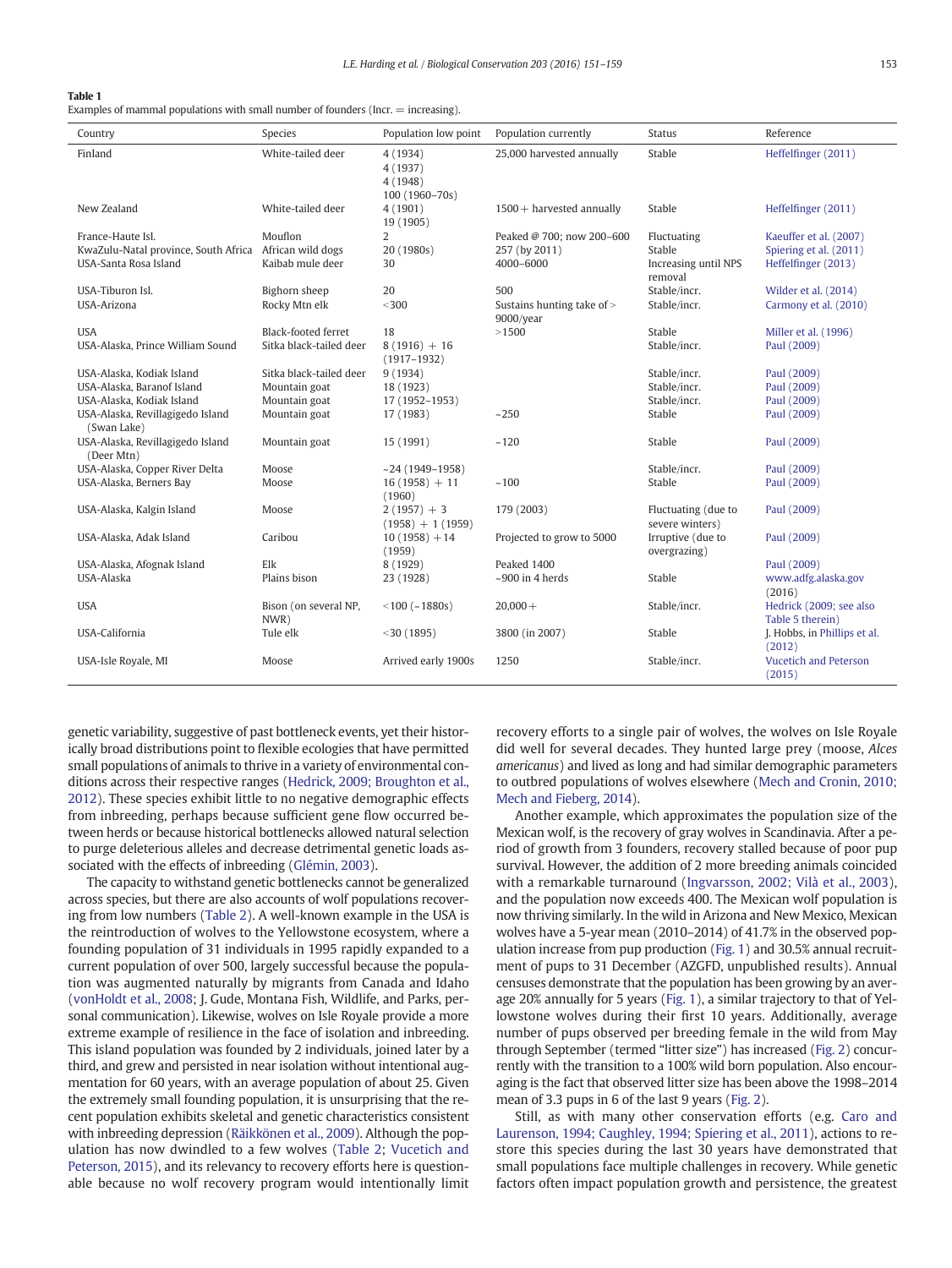## <span id="page-3-0"></span>Table 2

Persistence of wolf populations with few founders (Incr. = increasing).

| Country                                | Population low point                               | Population currently                                       | <b>Status</b> | Reference                                                                                    |
|----------------------------------------|----------------------------------------------------|------------------------------------------------------------|---------------|----------------------------------------------------------------------------------------------|
|                                        |                                                    |                                                            |               |                                                                                              |
| Italy (Apennines)                      | 100 (1973; isolated for<br>100-200 years)          | ~1500                                                      | Incr.         | Mech and Boitani (2003;326), Salvatori and Linnell (2005), L. Boitani (2015, pers.<br>comm.) |
| Greenland                              |                                                    | $20 - 100(2003)$                                           |               | Mech and Boitani (2003:322)                                                                  |
| Croatia/Slovenia                       | 50 (1990)                                          | 260-300 (2005-08)                                          | Stable/Incr.  | Gomerčić et al., 2010                                                                        |
| Scandinavia<br>(Sweden,<br>Norway)     | 2 founders (1980s), $+1$<br>$(-1990)$ , $+2(2008)$ | 460 (winter 2014/15)                                       |               | Stable/Incr. Hagenblad et al. (2009), Liberg et al. (2012); Swedish monitoring program       |
| French Alps                            | Migrants from Italy                                | ~100                                                       |               | Stable/Incr. L. Boitani (2015, pers. comm.), BBC News Clip on 10/13/15                       |
|                                        |                                                    |                                                            |               | (www.bbc.com/news/science-environment-34510869); Fritts and Carbyn (1995)                    |
| Israel                                 |                                                    | 91-159 in Negev Desert                                     | Stable        | Hefner and Geffen (1999)                                                                     |
| Poland                                 | Reduced to $\sim$ 100 after                        | $~100 - 700$                                               | Stable/Incr.  | Mech and Boitani (2003),                                                                     |
|                                        | <b>WWII</b>                                        |                                                            |               | http://www.wolvesandhumans.org/how_to_help_pages/wolf_research_poland.htm                    |
| Spain                                  | "Few packs in 1960s"                               | >2000                                                      | Stable/Incr.  | Mech and Boitani (2003)                                                                      |
| Brandenburg,<br>Germany                | Extirpated 19th century;<br>2 founders 2007        | $~10-75-90$ wolves (2012)                                  | Incr.         | Ministerium für Umwelt, Gesundheit und Verbraucherschutz Brandenburg (2012)                  |
| NW Montana <sup>a, b</sup>             | Approx. 30 in 1990                                 | ~2315~(2006)                                               | Incr.         | Sime et al. (2007)                                                                           |
| Yellowstone NP <sup>b</sup>            | $31(1995) + 10(1996)$<br>only 2 of 10 reproduced)  | 510 minimum count in<br>Greater Yellowstone Area<br>(2014) | Incr.         | USFWS (2007), vonHoldt et al. (2008), Justin Gude (pers. comm.)                              |
| Central Idaho <sup>b</sup>             | 20 (1996)                                          | 719 minimum count in<br>2014                               | Incr.         | Justin Gude (pers. comm.)                                                                    |
| Isle Royale, MIC                       | 2-3 (founded 1949)                                 | Reached $\sim$ 50 animals; now<br>< 5                      | Declining     | Mech and Cronin (2010), Vucetich and Peterson (2015)                                         |
| Mainland<br>Michigan                   | Estimated $~6$ (1973)                              | $687 + (2010/11)$                                          |               | Stable/Incr. Fuller et al. (2003), Michigan DNR (http://www.michigan.gov/dnr)                |
| Kenai Peninsula.<br>AK                 | Founded 1960                                       | 150-180                                                    | Stable        | Fritts and Carbyn (1995)                                                                     |
| Wisconsin                              | 14 (1985)                                          | 782-824 (2011)                                             | Stable/Incr.  | Wisconsin DNR (http://dnr.wi.gov)                                                            |
| Minnesota                              | 450-700                                            | ~2450                                                      | Stable        | Minnesota DNR (http://www.dnr.state.mn.us)                                                   |
| Riding Mountain<br>Ntl Park,<br>Canada | 30 (1996/97)                                       | Reached 113 (2011/12);<br>now ~69 (2013/14)                | Stable        | Fritts and Carbyn (1995), Parks Canada (http://www.pc.gc.ca)                                 |

a The Magic Pack started with 2 in 1981 from animals collared in British Columbia in 1979. The pair denned in NW MT and first had 5 pups in 1982. The minimum count in 2014 in NW MT was 428 animals.

Areas share immigrating wolves moving between these populations and Canada, so all population growth cannot be exclusively attributed to the founding populations.

 $c$  Isle Royale represents an extreme case, with no intentional translocation and little natural immigration into the population for ~50 years, yet population has persisted >60 years.

threats to populations are frequently something other than inbreeding depression [\(Gilpin and Soulé, 1986; Lande, 1988; Caro and Laurenson,](#page-7-0) [1994; Mech and Cronin, 2010](#page-7-0)). This was illustrated in Mexican wolves when wild population growth stalled from 2005 to 2009 because of necessary removals and illegal poaching of released wolves [\(Wayne and](#page-8-0) [Hedrick, 2010](#page-8-0)). Likewise, inbreeding depression (as manifest in lowered pup survival and recruitment) is generally assumed greater in the wild than in captivity (e.g. [Kalinowski et al., 1999; Hedrick and](#page-7-0) [Kalinowski, 2000\)](#page-7-0). Yet pup survival in highly inbred red wolves (Canis rufus) was higher in the wild ([Brzeski et al., 2014](#page-7-0)), indicating that environmental factors in the wild abated the stress of captivity (caused by e.g. potential disease transmission or crowding stress in captive conditions) and also impacted population viability in the short-term more than did the direct genetic effects of inbreeding.

These observations and others ([Tables 1, 2\)](#page-2-0) show the potential for populations to persist in the face of genetic challenges, and also indicate that genetic effects, although important, may not be the overriding factors that determine population viability. We acknowledge the challenge with such anecdotes is that they provide no sense of how often similar circumstances lead to undocumented population extinctions. While the anecdotes demonstrate the potential for persistence, at least in the short term, they do not speak to the probability or the durability of recovery.

In extreme cases, low genetic diversity in a species has been 'rescued' by genetic contributions from immigrant conspecifics [\(Ingvarsson, 2002; Vilà et al., 2003\)](#page-7-0) or other subspecies, as occurred in the Florida panther [\(Johnson et al., 2010](#page-7-0)). However, this type of intervention may introduce maladapted traits and cause detrimental effects through outbreeding depression [\(Lynch, 1991; Edmands, 1999\)](#page-7-0). The Mexican wolf is currently increasing in abundance and lacks any apparent demographic or physical signs of inbreeding, so we suggest that this level of intervention is not warranted at this time. As Mexican wolves and their conspecifics recovering elsewhere continue to expand, contact will undoubtedly occur, but ideally not before the Mexican wolf is recovered sufficiently that its genetic and taxonomic integrity can be preserved.

The recovery of small populations is therefore most often a game of probabilities of survival, influenced by population history and genetic load [\(Flather et al., 2011\)](#page-7-0). Against this background, we review a few primary tools that are available to increase genetic diversity and direct management actions in the recovery of the Mexican wolf.

## 3. Release of captive adults

An intuitive course of action, which has been suggested by conservation groups (e.g. letter to USDI Secretary Sally Jewel, dated October 8, 2015), is to release more adult wolves from the captive population. While this strategy has the potential to increase genetic diversity in the wild population, we believe that this benefit is outweighed by more immediate, non-genetic challenges.

Captive-raised wolves released to the wild frequently get into conflicts [\(Wayne and Hedrick, 2010;](#page-8-0) [Appendix 1\)](#page-6-0); 56 of 90 confirmed nuisance incidents from 1998 to 2012 [\(Table 3](#page-4-0)) were caused by captive– raised or –conditioned wolves. Mexican wolf recovery efforts stalled for several years (~2003–2009, [Fig. 1](#page-1-0)), primarily because of high wolf mortality and removal from the wild in response to depredation claims and boundary violations, illegal killing, and road kills ([Wayne and](#page-8-0) [Hedrick, 2010\)](#page-8-0). In 9 cases where captive–raised or –conditioned wolves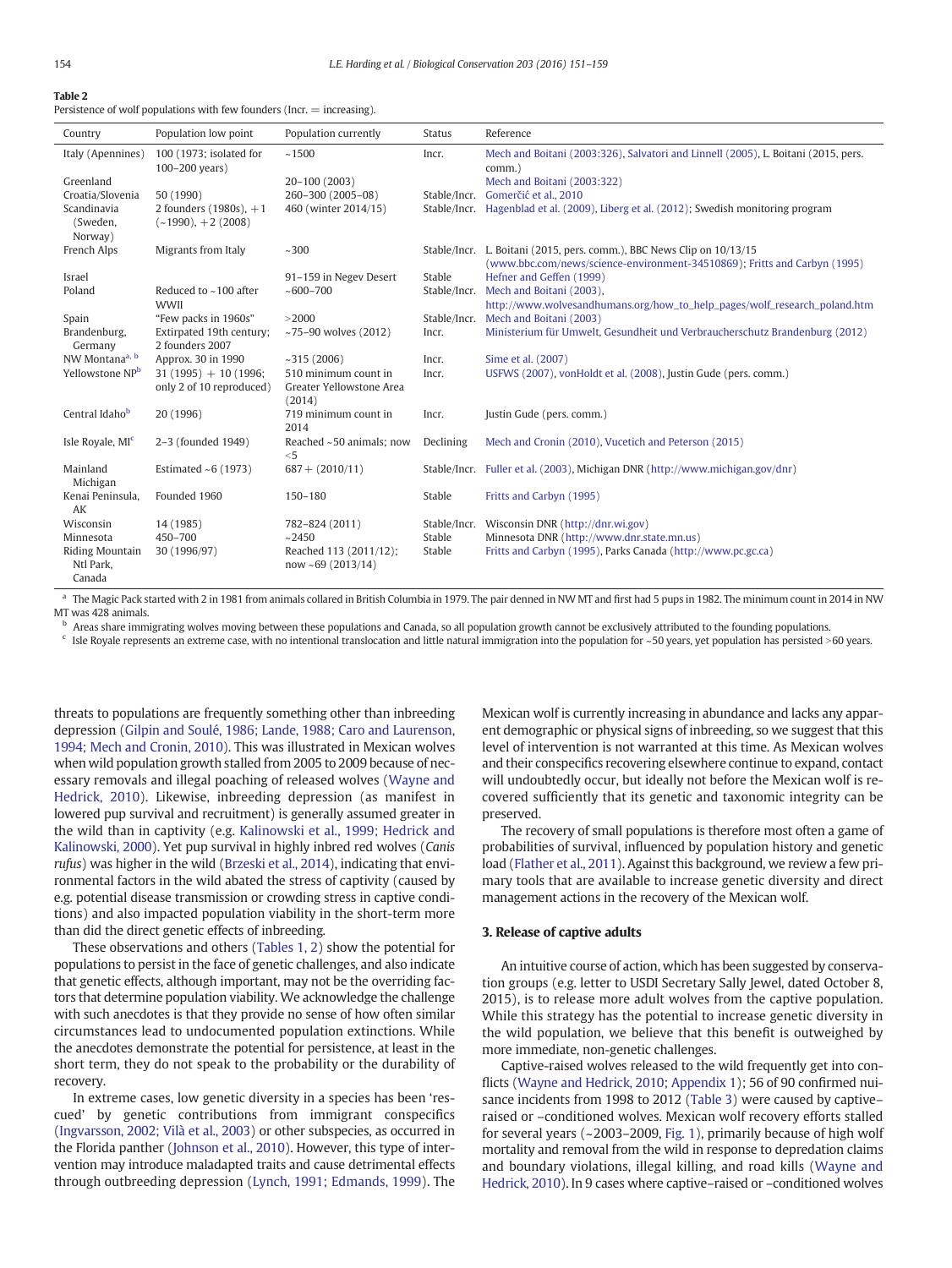<span id="page-4-0"></span>Table 3

Wolf nuisance reports investigated by the Interagency Field Team (IFT), 1998–2012.

| Interagency Field Team investigated wolf nuisance reports | Arizona | New Mexico | White Mountain Apache Tribe | San Carlos Apache Reservation | Total |
|-----------------------------------------------------------|---------|------------|-----------------------------|-------------------------------|-------|
| Total for each jurisdiction                               | 74      | 58         |                             |                               |       |
| Confirmed nuisance wolf incident                          | 40      | 45         |                             |                               | 90    |
| Incidents involving domestic dogs                         |         |            |                             |                               |       |
| Domestic dog fatalities                                   |         |            |                             |                               |       |
| Incidents involving captive-reared, released wolves       |         | 20         |                             |                               | 56    |

were released to the wild, 8 failed to produce offspring that lived  $>$ 1 year ([Appendix 1](#page-6-0)). Consequently, wolves that spent more than just a few months in captivity have rarely contributed new genetic material to the wild population. Captive–raised or –conditioned animals may also unduly jeopardize recovery efforts as their actions reduce public support and complicate joint federal and state recovery coordination. We therefore see the potential for the release of large numbers of naïve captive-born wolves to do more harm than good.

In 2010, the available data suggested that a cessation of captive releases would leave the population with an unsustainable load of adult mortality [\(Wayne and Hedrick, 2010\)](#page-8-0). However, the cessation of captive releases between 2009 and 2012, and the resulting decrease of captiveborn animals in the wild (Fig. 3), was followed by a sharp increase in population size [\(Figs. 1, 3](#page-1-0)), reduced conflicts with domestic dogs, and no clear evidence of decline in litter size [\(Fig. 2\)](#page-1-0) or an increase in depredation (Fig. 4). These observations could be due to factors other than fewer captive releases, but clearly the trends remain favorable despite fewer captive releases. It appears in hindsight that by limiting introductions to appropriately conditioned captive wolves, and by maintaining a savvy wild-born population, mortality has been moderated, freeing the population to expand more rapidly than during the early years of recovery (20% per year over the past 5 years).

## 4. Fostering

Recovering rare species using captive-reared animals is challenging. Wildlife reared in captivity often lack the skills required to survive in the wild. To circumvent these challenges, wildlife managers have used fostering as a valuable tool in releasing captive-bred animals into the wild. Fostering is the act of placing newly born young or eggs, often produced in captivity, with wild or wild-adapted parents of the same species while they are rearing young of their own. Fostering has been successfully used in a variety of species, including marsupials (e.g. [Taggart et](#page-7-0) [al., 2010\)](#page-7-0) and many birds ([Fyfe and Armbruster, 1977; Walton, 1977;](#page-7-0) [Armbruster, 1978; Burnham et al., 1978; Engel and Isaacs, 1982](#page-7-0)). It also provides a mechanism for introducing underrepresented genomes into a wild population ([Scharis and Amundin, 2015](#page-7-0)).

Successful fostering efforts in other large mammalian carnivores demonstrate that this technique should be considered whenever using captive-reared wildlife for species recovery, particularly for species having complex social structures and extended learning periods. For example, 79% of orphaned black bear (Ursus americanus) cubs placed in foster natal dens emerged from the den with mothers who subsequently cared for them [\(Alt, 1984; Alt and Beecham, 1984](#page-6-0)). [Kitchen and Knowlton](#page-7-0) [\(2006\)](#page-7-0) demonstrated that coyote (Canis latrans) pups could be added to litters with no evidence that surviving foster pups were at any disadvantage in weight gain or dominance status to the natal pups. Fostering was also used in efforts to recover the critically endangered red wolf, with a total of 21 captive- or wild-born red wolf pups fostered between 2002 and 2013 ([Brzeski et al., 2014](#page-7-0)). Subsequent efforts also reported a 93% success rate with pups fostered from captivity into wild red wolf dens (David Rabons, Former Red Wolf Coordinator, personal communication, 2014). Likewise, gray wolves in Scandinavia showed successful fostering in 4 litters ([Scharis and Amundin, 2015\)](#page-7-0). Four females with litters of their own accepted additional foster pups introduced to the den between the ages of 2–8 days, and there was no significant difference between survival rate of the foster pups and natal pups. With as many as 9 pups per litter, the foster pups successfully competed with biological pups during nursing, even when they were 8 days younger. [Scharis](#page-7-0) [and Amundin \(2015\)](#page-7-0) recommended fostering pups at least 4–6 days of age to introduce new founder genes into wild wolf populations, and their study illustrated the efficacy of fostering in gray wolves to increase genetic variation in recovering endangered species.

Against this backdrop, the Mexican wolf Interagency Field Team (IFT) conducted a fostering operation in 2014 with 2 wild-born litters in Arizona. The Coronado Pack, a mated adult pair, was released in





Fig. 3. Percent of Mexican wolf wild population comprised of captive-born individuals and overall wild population growth in Arizona and New Mexico, 1998–2015.



Fig. 4. Relationships of wild Mexican wolf population to confirmed livestock depredations, 1998–2014.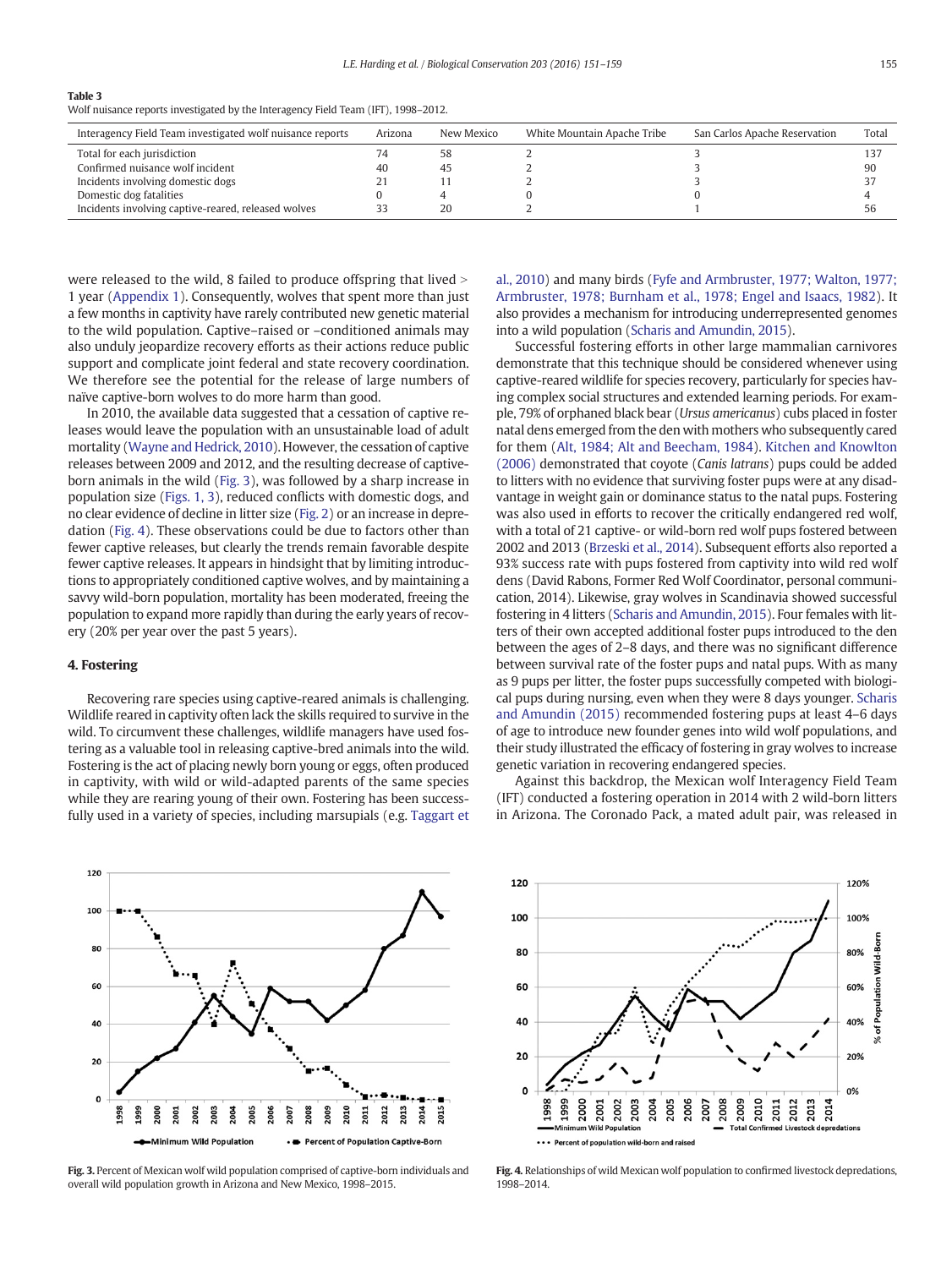April, but split up 3 days later. The female (F1126, [Appendix 1\)](#page-6-0) whelped a litter of 6 pups in early May, and the IFT trapped her, located her litter, and removed one female and one male pup for fostering with pups of similar age in the Dark Canyon Pack (DCP). At the end of June, both fostered pups and the 3 biological pups in the DCP were documented on camera, indicating the fostering effort was successful. Both fostered pups were still alive and healthy during surveys in January 2015 and the male pup has since paired with a female from a neighboring pack.

Given this history of successful fostering in many mammal species, including critically endangered canids, fostering should be an active part of the recovery of endangered Mexican wolves. Strategic breeding, translocation, and fostering efforts in the captive and wild populations can mitigate many of the effects of inbreeding depression and produce new animals with greater genetic variation (e.g. [Ingvarsson, 2002; Vilà](#page-7-0) [et al., 2003; Tallmon et al., 2004; Hedrick, 2005; Fredrickson et al.,](#page-7-0) [2007; Wayne and Hedrick, 2010; Adams et al., 2011; Fredrickson,](#page-7-0) [2011\)](#page-7-0).

## 5. Setting recovery targets

There is ongoing discussion in the literature about what number of animals is appropriate for recovery. In reality, there is "no single 'magic' population size that guarantees persistence of populations" [\(Thomas, 1990\)](#page-7-0). Yet to deal with the complexity and stochasticity surrounding inbreeding effects, the conservation genetics tradition offers the '50/500' rule. This suggests that the genetic effective population size ( $N_E$ ; the size of a randomly mating model population subject to same genetic drift as the actual population) should be maintained above 50 at all times, and above 500 over the long term ([Franklin,](#page-7-0) [1980; Soulé, 1980](#page-7-0)). Theoretically, these values would moderate the power of random drift to fix deleterious alleles in the short term, while maintaining immunological diversity and a base of variation on which selection could act over the long term ([Gillespie, 2004\)](#page-7-0).

However, the 50/500 numbers are far from being a universal threshold of success. In arriving at 50, [Soulé \(1980\)](#page-7-0) observed that breeders of domestic animals tolerate  $N_E$  in the range of 17 to 25 (i.e. 2–3% loss of heterozygosity per generation), but stating that he preferred to be more conservative, picked an  $N_E$  of 50, or 1% loss per generation. On the other hand, [Lande \(1995\)](#page-7-0) argued that 5000 would be a more appropriate  $N_E$  for the maintenance of adaptive potential, a value that many species would fail to achieve without human aid. In short, these numbers are convenient reference points, and provide a framework for discussion, but are not thresholds beyond which a population's fate turns from promising to dire [\(Fritts and Carbyn, 1995\)](#page-7-0).

It is appropriate to desire that a population be free of immediate genetic threats before being considered 'recovered', and the temptation is to reference the generic '50/500 rule' for guidance. In keeping with this guideline, [Wayne and Hedrick \(2010:18\)](#page-8-0) recommended for Mexican wolf recovery that for the "…recovery of Mexican wolves three populations, each simultaneously having 250 animals for 8 years (approximately two generations) is the minimum necessity". The resultant current draft recovery criteria for Mexican wolves are consequently based on an  $N_E$ of 50, which is offered as a minimum number for each population before Mexican wolves are no longer regarded as endangered [\(Hedrick and](#page-7-0) [Fredrickson, 2008;](#page-7-0) [Wayne and Hedrick, 2010;](#page-8-0) USFWS 2013, unpublished report). If  $N_E$  of 50 is to be maintained in each population, the rule for the draft recovery criteria stipulates a minimum of 250 wolves needed in each censused population  $(N_C)$  because the ratio of  $N_E/N_C$ was assumed to be ~0.20 based on published estimates and modeling conducted on Scandinavian wolves ([Forslund, 2009; Bruford, 2015](#page-7-0)). Under these guidelines, long-term persistence of Mexican wolves will require 2500 wolves (500/0.20) in each of 3 populations unless there is sufficient genetic exchange. While this is much less than the thousands or 100s of thousands suggested for  $N_F$  (e.g. [Thomas, 1990;](#page-7-0) [Lande, 1995; Traill et al., 2010\)](#page-7-0), this 50/500 rule for genetic fitness is subjective ([Flather et al., 2011](#page-7-0)) and may only be within the right order of magnitude [\(Fritts and Carbyn, 1995,](#page-7-0) and references therein).

There are several weaknesses in [Wayne and Hedrick's \(2010\)](#page-8-0) recommendation. First, as stated above, the number 50 was selected as an approximation, arbitrarily halving the rate of genetic loss that is broadly acceptable in domestic animals. The actual genetic vulnerability of a given population depends on, among other things, its history, because selection has an opportunity to purge deleterious alleles as populations contract ([Glémin, 2003](#page-7-0)). Such history may explain why many ungulates seem able to routinely withstand severe genetic bottlenecks ([Table 1\)](#page-2-0).

Second, the choice is not between "good" (≤1% loss of heterozygosity per generation) and "bad"  $(>1%)$ , but rather a decision along a continuous scale. We also have no way of knowing what specific 'gene  $\times$  environment' challenges will be faced by Mexican wolves (e.g. will particular deleterious alleles that get fixed in Mexican wolves be especially problematic in their native, but now highly altered, environments?). There are no quantitative data to show that inbreeding depression would unduly impact Mexican wolves at 1% loss per generation ( $N_F = 50$ ), 1.5% ( $N_F < 33$ ), 3% per generation ( $N_F = 17$ ), or at any other specific threshold.

Identification of a minimum viable population (MVP; [Soulé, 1987](#page-7-0)) size also needs to consider a population's connection to other populations [\(Wolf et al., 2015\)](#page-8-0), because networks of small populations, connected as parts of larger metapopulations, may have much different viability than those existing in isolation. As an example, Vortex population models (USFWS 2013, unpublished report) show that 2 connected populations of 250 wolves perform similarly to the 3 populations of 250 wolves recommended by [Wayne and Hedrick \(2010\)](#page-8-0). The amount of gene flow between populations affects population persistence more strongly when population size is small (i.e. < 300 individuals; [USFWS,](#page-8-0) [2015b\)](#page-8-0). Yet having high connectivity between 2 or 3 populations increases  $N_E$  and reduces the number of wolves needed for recovery in each subpopulation [\(Soulé, 1987; Fritts and Carbyn, 1995](#page-7-0)). There is also considerable disagreement about whether this guideline can be generalized across different taxa or used to examine extinction risk [\(Flather et al., 2011](#page-7-0)) because it is based on general theoretical principles [\(Shaffer, 1981\)](#page-7-0).

The ratio between  $N_c$  and  $N_E$  is another notoriously difficult parameter to estimate. In real populations, the calculation of  $N_F$  is complicated by factors like fluctuating population sizes, social dynamics, spatial dispersion, overlapping generations, and gene flow. For example, [Harris](#page-7-0) [and Allendorf \(1989\)](#page-7-0) evaluated 9 ways to calculate the ratio of  $N_F/N_C$ and the results varied widely using the same dataset. The literature suggests gray wolf populations have  $N_F/N_C$  ratios of 0.20 to 0.40 [\(Aspi et al.,](#page-6-0) [2006; Liberg et al., 2005; vonHoldt et al., 2008](#page-6-0)), with 2 recent studies producing an estimated  $N_F$  of 0.29 and 0.40 of  $N_C$  ([Aspi et al., 2006;](#page-6-0) [vonHoldt et al., 2008\)](#page-6-0). By contrast, information from the wild population in 2011 suggested the ratio might be as low as 0.10 (J. Oakleaf, USFWS, personal communication). Assuming that these ranges of values capture a point of true biological relevance to the Mexican wolf, the appropriate target for population size might be 63 (25/0.4) or 500 (50/0.1).

The  $N_E$  (and  $N_E/N_C$  ratio) deemed necessary for the recovery of the Mexican wolf is critically important to the scientific defensibility of the recovery criteria, yet there is demonstrated support for a range of population sizes that could be used as valid recovery criteria. Certainly, discussions on the minimum number of wolves necessary for population survival have not coalesced, and estimates range widely from theoretical models to empirical considerations ([Fritts and Carbyn, 1995;](#page-7-0) [Musiani et al., 2009\)](#page-7-0). Based on the range of scientifically defensible possibilities, it would be misleading to offer up a single number as the minimum population size and  $N_E$  needed to recover Mexican wolves. Nevertheless, until the recovery plan can be revised, the 2015 Final Rule for the experimental 10j population proposes 300–325 animals as a total number of Mexican wolves needed for population recovery [\(USFWS, 2015b\)](#page-8-0).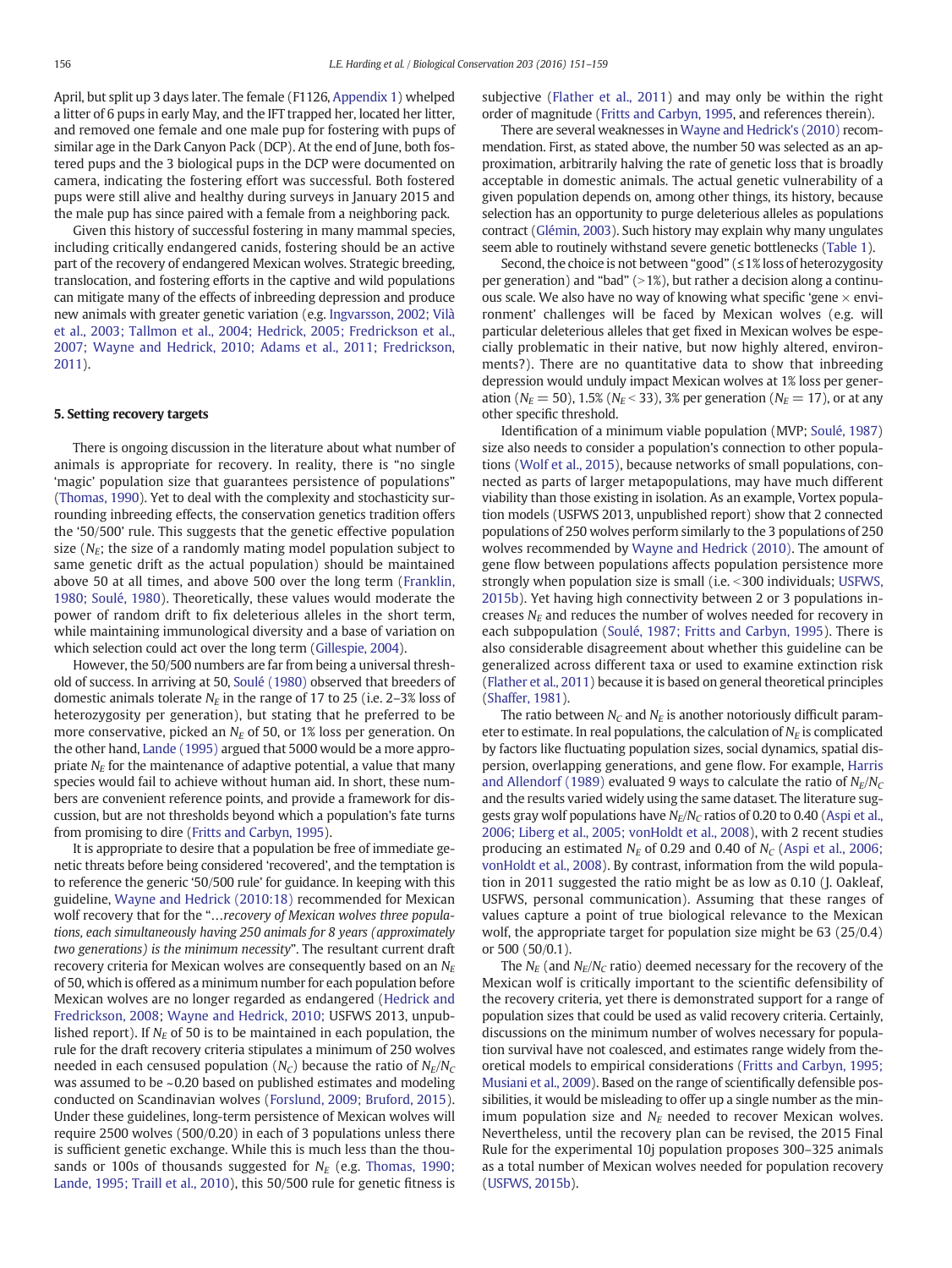## <span id="page-6-0"></span>6. Population viability analyses

A common criticism of MVP estimates is that they fail to account for the high natural resilience of small wolf populations (e.g. [Fritts and](#page-7-0) [Carbyn, 1995; Mech and Cronin, 2010\)](#page-7-0). Population viability analyses (PVAs) are theoretical models implemented to examine the viability of a population under certain management or environmental conditions. A great deal of emphasis was originally placed on using PVAs to identify MVPs, by assessing the risk of extinction of populations of various sizes, or to indicate the urgency of recovery efforts ([Shaffer, 1981; Gilpin and](#page-7-0) [Soulé, 1986](#page-7-0)). However, direct applications of PVAs are limited, and many researchers have provided recommendations for their appropriate use (Beissinger and Westphal, 1998; Ellner et al., 2002; Reed et al., 2002; Wolf et al., 2015). In particular, [Reed et al. \(2002\)](#page-7-0) concluded that although PVAs are a powerful tool in conservation biology, these assessments should not be used to determine minimum population size or the specific probability of reaching extinction. Rather, PVAs are most appropriate for comparing the relative effects of potential management actions on population growth or persistence. Moreover, the outcome of a PVA, in terms of absolute risk of extinction, is driven by the demographic parameters entered into the model, and there is great uncertainty in these values [\(Ellner et al., 2002\)](#page-7-0) because they often change with fluctuating population sizes and environmental conditions.

The most effective use of PVAs is to compare relative, not absolute, risk under various management scenarios (Beissinger and Westphal, 1998; Reed et al., 2002). Absolute extinction probabilities from PVA (e.g. in Mexican wolves, the Vortex model) should not discount alternative recovery scenarios. In addition, a PVA should include sufficient detail and a systematic sensitivity analysis to identify those parameters driving population viability and the range of uncertainty around the risk assessment [\(Ellner et al., 2002; Reed et al., 2002](#page-7-0)). In the case of recovery planning, PVAs should be based on empirical data and used to identify parameters to incorporate into the recovery criteria rather than justifying a desired population size or the number of effective migrants/generation.

## 7. Conclusions

The genetic guidelines for preventing inbreeding depression are uncertain and basing explicit recovery goals on such guidelines stretches them beyond their scientific underpinnings, and beyond the spirit in which they were first proffered. As important as genetic considerations are, they are not the only factors that might affect the success of a recovery process [\(Hedrick and Fredrickson, 2008; Mech and Cronin,](#page-7-0) [2010; Johnson et al., 2011\)](#page-7-0). For instance, political controversy has been an impediment to Mexican wolf recovery and undermined public support for the recovery program, as illustrated by the observation that of the 124 documented Mexican wolf mortalities from 1998 to 2015, 66 (53%) were attributed to illegal shooting and trapping ([USFWS, 2014](#page-7-0)). This underscores the need to develop a legally-sufficient, sciencebased Mexican wolf recovery plan that recognizes that not all challenges are biological. We recommend a more practically minded approach in which recovery goals are developed with reference to the available resources (human and habitat; [Meffe and Carroll, 1994\)](#page-7-0), and then reviewed from the perspective of inbreeding depression. We suggest that the intensity of monitoring can be adjusted to ensure that severe inbreeding effects are detected before they threaten population stability, providing an opportunity to modify management if needed. If problematic inbreeding depression arises in a given population, we note that even a low rate of movement between populations, whether natural or human assisted (e.g. through fostering or adult migration) can be used to raise the  $N_E$  of any individual population to near that of the metapopulation as a whole. Given the availability of these powerful and flexible tools for managing inbreeding depression, recovery targets should emphasize practical considerations that are likely to immediately impact success, rather than an inexact genetic rule of thumb.

### Appendix 1

Fates of 13 adult Mexican wolves in wild population that spent ≥4 months as captive animals, 2008–2015. Fate unknown animals are considered non-contributing to the wild wolf population. F, female; M, male, \*captive–raised/conditioned; +wild–raised/conditioned;  $\gamma$  potential genetic contributors = produced pups that have survived >1 year.

| Indivial(s)         | Fate(s)                                                                                                                                                                                                                           |
|---------------------|-----------------------------------------------------------------------------------------------------------------------------------------------------------------------------------------------------------------------------------|
| $M1039+$            | Pair released 2008 as Moonshine Pack in Arizona, but split up. Male                                                                                                                                                               |
| F836*               | went to New Mexico; now fate unknown; female was illegally shot.                                                                                                                                                                  |
| F1105*              | Translocated 2009 to New Mexico to pair with male in local pack,<br>but effort failed; illegally shot near a residence.                                                                                                           |
| M1054*              | Translocated 2011 to Arizona to pair with female in local pack, but<br>effort failed. Removed to captivity for nuisance issues.                                                                                                   |
| F1106*              | Translocated 2011 to New Mexico; lethally removed for nuisance<br>issues.                                                                                                                                                         |
| M1133*              | Released 2013 in Arizona to pair with Bluestem Pack female, but<br>effort failed. Removed to captivity for nuisance issues.                                                                                                       |
| $M1249 + ^{\wedge}$ | Released 2014 as Coronado Pack, but split up. M1249 became                                                                                                                                                                        |
| F1126*^             | breeder in Diamond Pack, F1126 later captured with pups; 2 pups                                                                                                                                                                   |
| M1051*              | fostered into the Dark Canyon Pack; one pup is now 2 years old;<br>other is fate unknown, F1126 and her 4 remaining pups were<br>paired with M1051 and translocated. F1126 is now dead, and<br>M1051 and 4 pups are fate unknown. |
| $M1290 + ^{\wedge}$ | Released 2014 as Hoodoo Pack, but split up. Male paired with an                                                                                                                                                                   |
| F1218*              | uncollared female to form new Hoodoo Pack. F1218 was illegally<br>shot.                                                                                                                                                           |
| $F1305+$            | Released as Rim Pack 2015, but split up. Female was illegally shot,                                                                                                                                                               |
| M1130*              | and male was lethally removed for nuisance issues.                                                                                                                                                                                |

## Acknowledgements

We thank Luigi Boitani for providing current population estimates for wolves in Italy and France. We also thank L. David Mech, Matthew Kauffman, Matthew A. Cronin, Terry L. Bowyer, Justin Gude, and Randall W. DeYoung, and three anonymous reviewers for their reviews and discussions of this material. Funding for this project and the captive wolf recovery program in Arizona comes from USFWS Section 6 funds (AZ E-5-27 F16AP00022), the USFWS Cooperative Endangered Species Conservation Fund (AZ E-5-27 F16AC00814), Wildlife Restoration Funds (FW-100-P) from The Federal Aid in Wildlife Restoration Act, and a Rocky Mountain Elk Foundation PAC Grant (AZ140343) to the Arizona Game and Fish Department.

### References

- Adams, J.R., Vucetich, L.M., Hedrick, P.W., Petersen, R.O., Vucetich, J.A., 2011. Genomic sweep and potential genetic rescue during limiting environmental conditions in an isolated wolf population. Proc. R. Soc. B. http://dx.doi.org[/10.1098/rspb.2011.0261](http://dx.doi.org/10.1098/rspb.2011.0261) (Published online 30 March 2011).
- Alt, G.L., 1984. [Cub adoption in black bear. J. Mammal. 65, 511](http://refhub.elsevier.com/S0006-3207(16)30425-6/rf0010)–512.
- Alt, G.L., Beecham, J.J., 1984. [Reintroduction of orphaned black bear cubs into the wild.](http://refhub.elsevier.com/S0006-3207(16)30425-6/rf0015) [Wildl. Soc. Bull. 12, 169](http://refhub.elsevier.com/S0006-3207(16)30425-6/rf0015)–174.
- Armbruster, H.J., 1978. [In: Schaeffer, P.P., Ehlers, S.M. \(Eds.\), Current peregrine falcon pop](http://refhub.elsevier.com/S0006-3207(16)30425-6/rf0020)[ulations in Canada and raptor management programs. Proceedings of the National](http://refhub.elsevier.com/S0006-3207(16)30425-6/rf0020) [Audubon Symposium on the Current Status of Peregrine Falcon Populations in](http://refhub.elsevier.com/S0006-3207(16)30425-6/rf0020) [North America. National Audubon Society, Tiburon, CA USA, pp. 47](http://refhub.elsevier.com/S0006-3207(16)30425-6/rf0020)–54.
- Asa, C., Miller, P., Agnew, M., Rebolledo, J.A.R., Lindsey, S.L., Callahan, M., Bauman, K., 2007. [Relationship of inbreeding with sperm quality and reproductive success in Mexican](http://refhub.elsevier.com/S0006-3207(16)30425-6/rf0025) [wolves. Anim. Conserv. 10, 326](http://refhub.elsevier.com/S0006-3207(16)30425-6/rf0025)–331.
- Aspi, J., Roininen, E., Ruokonen, M., Kojola, I., Vilà, C., 2006. [Genetic diversity, population](http://refhub.elsevier.com/S0006-3207(16)30425-6/rf0030) [structure, effective population size and demographic history of the Finnish wolf pop](http://refhub.elsevier.com/S0006-3207(16)30425-6/rf0030)[ulation. Mol. Ecol. 15, 1561](http://refhub.elsevier.com/S0006-3207(16)30425-6/rf0030)–1576.
- Beissinger, S.R., Westphal, M.I., 1998. [On the use of demographic models of population vi](http://refhub.elsevier.com/S0006-3207(16)30425-6/rf0035)[ability in endangered species management. J. Wildl. Manag. 62, 821](http://refhub.elsevier.com/S0006-3207(16)30425-6/rf0035)–841.
- Bogan, M.A., Mehlhop, P., 1983. [Systematic relationships of gray wolves \(](http://refhub.elsevier.com/S0006-3207(16)30425-6/rf0040)Canis lupus) in [southwestern North America. Occasional Papers No. 1. Museum of Southwestern Bi](http://refhub.elsevier.com/S0006-3207(16)30425-6/rf0040)[ology, University of New Mexico, Albuquerque, NM.](http://refhub.elsevier.com/S0006-3207(16)30425-6/rf0040)
- Broughton, J.M., Beck, R.K., Coltrain, J.B., O'Rourke, D.H., Rogers, A.R., 2012. A late Holocene population bottleneck in California tule elk (Cervus elaphus nannodes): provisional support from ancient DNA. J. Archeol. Method Theory. http://dx.doi.org/[10.1007/](http://dx.doi.org/10.1007/s10816-012-9167-y) [s10816-012-9167-y.](http://dx.doi.org/10.1007/s10816-012-9167-y)
- Brown, D.E., 2002. [The Wolf of the Southwest: The Making of an Endangered Species.](http://refhub.elsevier.com/S0006-3207(16)30425-6/rf0050) [High-Lonesome Books, Silver City, New Mexico, USA.](http://refhub.elsevier.com/S0006-3207(16)30425-6/rf0050)
- Bruford, M.W., 2015. [Additional population viability analysis of the Scandinavian wolf](http://refhub.elsevier.com/S0006-3207(16)30425-6/rf0055) [population. Report 6639 to Swedish Environmental Protection Agency, Stockholm,](http://refhub.elsevier.com/S0006-3207(16)30425-6/rf0055) [Sweden.](http://refhub.elsevier.com/S0006-3207(16)30425-6/rf0055)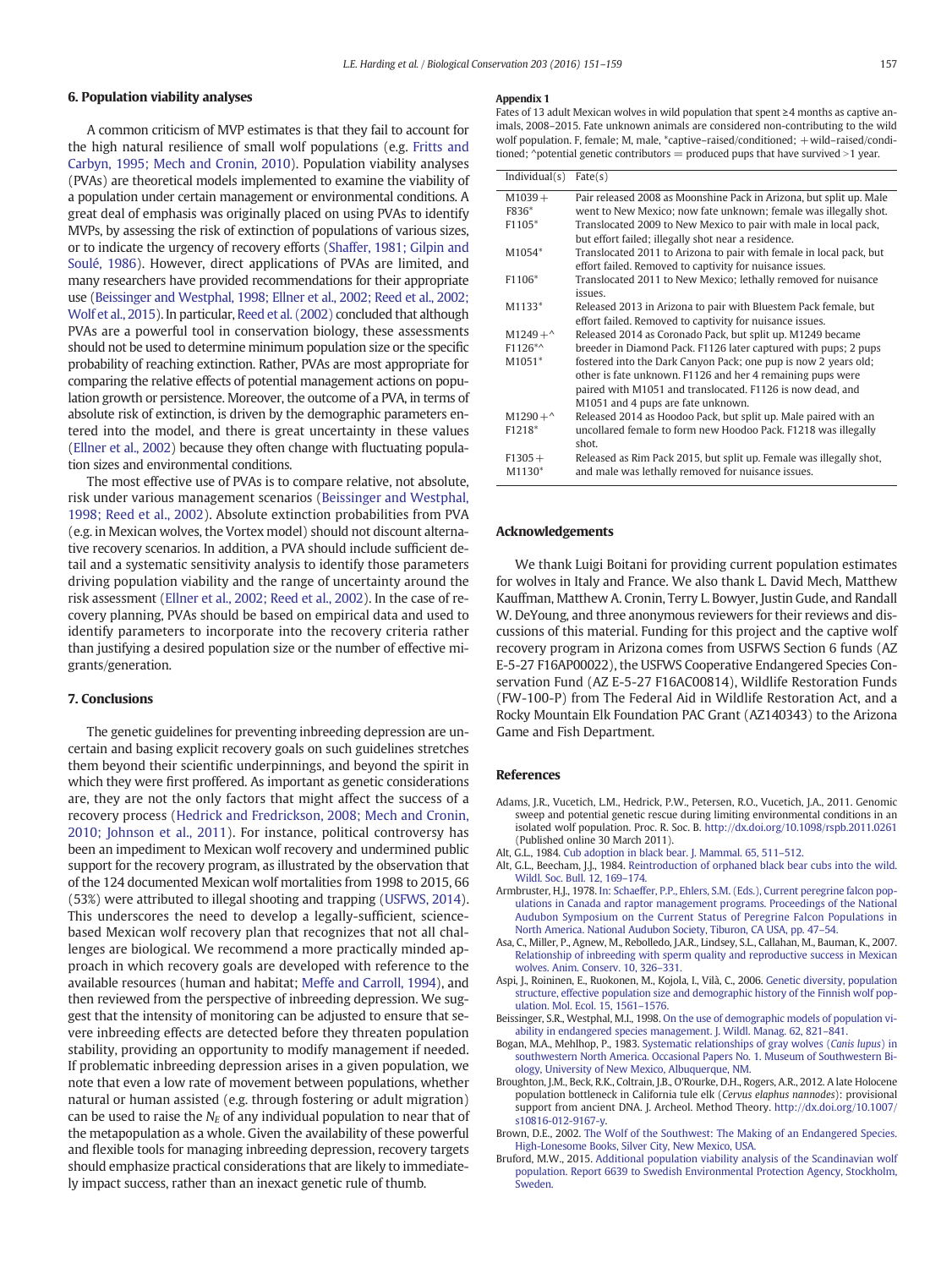- <span id="page-7-0"></span>Brzeski, K.E., Rabon, D.R., Chamberlain, M.J., Waits, L.P., Taylor, S.S., 2014. [Inbreeding and](http://refhub.elsevier.com/S0006-3207(16)30425-6/rf0060) [inbreeding depression in endangered red wolves \(](http://refhub.elsevier.com/S0006-3207(16)30425-6/rf0060)Canis rufus). Mol. Ecol. 23, 4241–[4255.](http://refhub.elsevier.com/S0006-3207(16)30425-6/rf0060)
- Burnham, W.A., Craig, J., Enderson, J.H., Heinrich, W.R., 1978. Artifi[cial increase in repro](http://refhub.elsevier.com/S0006-3207(16)30425-6/rf0065)[duction of wild peregrine falcons. J. Wildl. Manag. 42, 625](http://refhub.elsevier.com/S0006-3207(16)30425-6/rf0065)–628.
- Carmony, N.B., Brown, D.B., Heffelfinger, J.R., 2010. [Arizona's elk restorations. In: Glinski,](http://refhub.elsevier.com/S0006-3207(16)30425-6/rf0070) [R., Aubuchon, D., Keebler, B. \(Eds.\), Arizona Wildlife Trophies. Arizona Wildlife Feder](http://refhub.elsevier.com/S0006-3207(16)30425-6/rf0070)[ation, Phoenix, AZ, USA, pp. 73](http://refhub.elsevier.com/S0006-3207(16)30425-6/rf0070)–86.
- Caro, T.M., Laurenson, M.K., 1994. [Ecological and genetic factors in conservation: a cau](http://refhub.elsevier.com/S0006-3207(16)30425-6/rf0075)[tionary tale. Science 263, 485](http://refhub.elsevier.com/S0006-3207(16)30425-6/rf0075)–486.
- Caughley, G.J., 1994. [Directions in conservation biology. J. Anim. Ecol. 63, 215](http://refhub.elsevier.com/S0006-3207(16)30425-6/rf0080)–244.
- Cronin, M.A., Cánovas, A., Bannasch, D.L., Oberbauer, A.M., Medrano, J.F., 2015a. [Single nu](http://refhub.elsevier.com/S0006-3207(16)30425-6/rf0085)[cleotide polymorphism \(SNP\) variation of wolves \(](http://refhub.elsevier.com/S0006-3207(16)30425-6/rf0085)Canis lupus) in southeast Alaska [and comparison with wolves, dogs, and coyotes in North America. J. Hered. 106,](http://refhub.elsevier.com/S0006-3207(16)30425-6/rf0085) [26](http://refhub.elsevier.com/S0006-3207(16)30425-6/rf0085)–36.
- Cronin, M.A., Cánovas, A., Bannasch, D.L., Oberbauer, A.M., Medrano, J.F., 2015b. Wolf subspecies: reply to Weckworth et al. and Fredrickson et al. J. Hered. http://dx.doi.org[/10.](http://dx.doi.org/10.1093/jhered/esv029) [1093/jhered/esv029.](http://dx.doi.org/10.1093/jhered/esv029)
- Edmands, S., 1999. [Heterosis and outbreeding depression in interpopulational crosses](http://refhub.elsevier.com/S0006-3207(16)30425-6/rf0095) [spanning a wide range of divergence. Evolution 53, 1757](http://refhub.elsevier.com/S0006-3207(16)30425-6/rf0095)–1768.
- Ellner, S.P., Fieberg, J., Ludwig, D., Wilcox, C., 2002. [Precision of population viability anal](http://refhub.elsevier.com/S0006-3207(16)30425-6/rf0100)[ysis. Conserv. Biol. 16, 258](http://refhub.elsevier.com/S0006-3207(16)30425-6/rf0100)–261.
- Engel, J.M., Isaacs, F.B., 1982. [Bald Eagle Translocation Techniques. USDI Fish and Wildlife](http://refhub.elsevier.com/S0006-3207(16)30425-6/rf0105) [Service, Twin Cities, MN, USA](http://refhub.elsevier.com/S0006-3207(16)30425-6/rf0105).
- Flather, C.H., Hayward, G.D., Beissinger, S.R., Stephens, P.A., 2011. [Minimum viable popu](http://refhub.elsevier.com/S0006-3207(16)30425-6/rf0110)lations: is there a "magic number" [for conservation practitioners? Trends Ecol. Evol.](http://refhub.elsevier.com/S0006-3207(16)30425-6/rf0110) [26, 307](http://refhub.elsevier.com/S0006-3207(16)30425-6/rf0110)–316.
- Forslund, P., 2009. [Modeling growth and inbreeding in the Scandinavian wolf population.](http://refhub.elsevier.com/S0006-3207(16)30425-6/rf0115) [Report to the Swedish Environmental Protection Agency. Environmental Protection](http://refhub.elsevier.com/S0006-3207(16)30425-6/rf0115) [Agency, Stockholm Included in Appendix 1 of the Swedish Environmental Protection](http://refhub.elsevier.com/S0006-3207(16)30425-6/rf0115) Agency's report Dnr 429–[8585-08 Nv. \(in Swedish\)](http://refhub.elsevier.com/S0006-3207(16)30425-6/rf0115).
- Franklin, I.R., 1980. [Evolutionary change in small populations. In: Soulé, M.E., Wilcox, B.A.](http://refhub.elsevier.com/S0006-3207(16)30425-6/rf0120) [\(Eds.\), Conservation Biology: An Evolutionary Ecological Perspective. Sinauer Associ](http://refhub.elsevier.com/S0006-3207(16)30425-6/rf0120)[ates, Sunderland, MA, USA, pp. 135](http://refhub.elsevier.com/S0006-3207(16)30425-6/rf0120)–140.
- Fredrickson, R.J., 2011. [Genetic re-rescue prospects for the Mexican wolf captive popula](http://refhub.elsevier.com/S0006-3207(16)30425-6/rf0125)[tion. Final Report Prepared for the Mexican Wolf Species Survival Plan. University of](http://refhub.elsevier.com/S0006-3207(16)30425-6/rf0125) [Montana, Missoula, MT, USA.](http://refhub.elsevier.com/S0006-3207(16)30425-6/rf0125)
- Fredrickson, R.J., Siminski, P., Woolf, M., Hedrick, P.W., 2007. [Genetic rescue and inbreed](http://refhub.elsevier.com/S0006-3207(16)30425-6/rf0130)[ing depression in Mexican wolves. Proc. R. Soc. B 274, 2365](http://refhub.elsevier.com/S0006-3207(16)30425-6/rf0130)–2371.
- Fritts, S.H., Carbyn, L.N., 1995. [Population viability, nature reserves, and the outlook for](http://refhub.elsevier.com/S0006-3207(16)30425-6/rf0135) [gray wolf conservation in North America. Restor. Ecol. 3, 26](http://refhub.elsevier.com/S0006-3207(16)30425-6/rf0135)–38.
- Fuller, T.K., Mech, L.D., Cochrane, J.F., 2003. [Wolf population dynamics. In: Mech, L.D.,](http://refhub.elsevier.com/S0006-3207(16)30425-6/rf0140) [Boitani, L. \(Eds.\), Wolves: Behavior, Ecology, and Conservation. University of Chicago](http://refhub.elsevier.com/S0006-3207(16)30425-6/rf0140) [Press, Chicago, IL, USA, pp. 161](http://refhub.elsevier.com/S0006-3207(16)30425-6/rf0140)–191.
- Fyfe, R.W., Armbruster, H.I., 1977. [Raptor research and management in Canada. In:](http://refhub.elsevier.com/S0006-3207(16)30425-6/rf0145) [Chancellor, R.D. \(Ed.\), World Conference on Birds of Prey: Report of Proceedings. In](http://refhub.elsevier.com/S0006-3207(16)30425-6/rf0145)[ternational Council for Bird Preservation, Vienna, Austria, pp. 282](http://refhub.elsevier.com/S0006-3207(16)30425-6/rf0145)–293.
- Gillespie, J.H., 2004. [Population Genetics: A Concise Guide. 2nd ed. The Johns Hopkins](http://refhub.elsevier.com/S0006-3207(16)30425-6/rf0150) [University Press, Baltimore, MD, USA.](http://refhub.elsevier.com/S0006-3207(16)30425-6/rf0150)
- Gilpin, M.E., Soulé, M.E., 1986. [Minimum viable populations: processes of species extinc](http://refhub.elsevier.com/S0006-3207(16)30425-6/rf0155)[tion. In: Soulé, M.E. \(Ed.\), Conservation Biology: The Science of Scarcity and Diversity.](http://refhub.elsevier.com/S0006-3207(16)30425-6/rf0155) [Sinauer Associates, Sunderland, MA, USA, pp. 19](http://refhub.elsevier.com/S0006-3207(16)30425-6/rf0155)–34.
- Glémin, S., 2003. [How are deleterious mutations purged? Drift versus nonrandom mating.](http://refhub.elsevier.com/S0006-3207(16)30425-6/rf0160) [Evolution 57, 2678](http://refhub.elsevier.com/S0006-3207(16)30425-6/rf0160)–2687.
- Gomerčić, T., Sindičić, M., Galov, A., Arbanasić, H., Kusak, J., Kocijan, I., Đuras Gomerčić, M., Huber, Đ., 2010. [High genetic variability of the grey wolf \(](http://refhub.elsevier.com/S0006-3207(16)30425-6/rf0165)Canis lupus L.) population [from Croatia as revealed by mitochondrial DNA control region sequences. Zool.](http://refhub.elsevier.com/S0006-3207(16)30425-6/rf0165) [Stud. 49 \(6\), 816](http://refhub.elsevier.com/S0006-3207(16)30425-6/rf0165)–823.
- Hagenblad, J., Olsson, M., Parker, H.G., Ostrander, E.A., Ellegren, H., 2009. [Population geno](http://refhub.elsevier.com/S0006-3207(16)30425-6/rf0170)[mics of the inbred Scandinavian wolf. Mol. Ecol. 18, 1341](http://refhub.elsevier.com/S0006-3207(16)30425-6/rf0170)–1351.
- Harris, R.B., Allendorf, F.W., 1989. [Genetically effective population size of large mammals:](http://refhub.elsevier.com/S0006-3207(16)30425-6/rf0175) [an assessment of estimators. Conserv. Biol. 3, 181](http://refhub.elsevier.com/S0006-3207(16)30425-6/rf0175)–191.
- Hartl, D.L., Clark, A.G., 2007. [Principles of Population Genetics. 4th edition. Sinauer Asso](http://refhub.elsevier.com/S0006-3207(16)30425-6/rf0180)[ciates, Sunderland, MA, USA.](http://refhub.elsevier.com/S0006-3207(16)30425-6/rf0180)
- Hedrick, P.W., 2005. Genetic restoration"[: a more comprehensive perspective than](http://refhub.elsevier.com/S0006-3207(16)30425-6/rf0185) "genetic rescue"[. Trends Ecol. Evol. 20, 109](http://refhub.elsevier.com/S0006-3207(16)30425-6/rf0185).
- Hedrick, P.W., 2009. [Conservation genetics and North American bison \(](http://refhub.elsevier.com/S0006-3207(16)30425-6/rf0190)Bison bison). [J. Hered. 100, 411](http://refhub.elsevier.com/S0006-3207(16)30425-6/rf0190)–420.
- Hedrick, P.W., Fredrickson, R.J., 2008. [Captive breeding and the reintroduction of Mexican](http://refhub.elsevier.com/S0006-3207(16)30425-6/rf0195) [and red wolves. Mol. Ecol. 17, 344](http://refhub.elsevier.com/S0006-3207(16)30425-6/rf0195)–350.
- Hedrick, P.W., Kalinowski, S.T., 2000. [Inbreeding depression in conservation biology.](http://refhub.elsevier.com/S0006-3207(16)30425-6/rf0200) [Annu. Rev. Ecol. Syst. 31, 139](http://refhub.elsevier.com/S0006-3207(16)30425-6/rf0200)–162.
- Hedrick, P.W., Miller, P.S., Geffen, E., Wayne, R.K., 1997. [Genetic evaluation of the three](http://refhub.elsevier.com/S0006-3207(16)30425-6/rf0205) [captive Mexican wolf lineages. Zoo Biol. 16, 47](http://refhub.elsevier.com/S0006-3207(16)30425-6/rf0205)–69.
- Heffelfinger, J.R., 2011. [Chapter 1: taxonomy, evolutionary history, and distribution. In:](http://refhub.elsevier.com/S0006-3207(16)30425-6/rf0210) [Hewitt, D.G. \(Ed.\), Biology and Management of White-tailed Deer. CRC Press, Boca](http://refhub.elsevier.com/S0006-3207(16)30425-6/rf0210) [Raton, FL, USA, pp. 3](http://refhub.elsevier.com/S0006-3207(16)30425-6/rf0210)–39.
- Heffelfinger, J.R., 2013. [Kaibab Plateau: land of the giants. Mule Deer Retrospective. Falcon](http://refhub.elsevier.com/S0006-3207(16)30425-6/rf0215) [Press, Helena, MT, USA, pp. 182](http://refhub.elsevier.com/S0006-3207(16)30425-6/rf0215)–285.
- Hefner, R., Geffen, E., 1999. [Group size and home range of the Arabian wolf \(](http://refhub.elsevier.com/S0006-3207(16)30425-6/rf0220)Canis lupus) [in southern Israel. J. Mammal. 80, 611](http://refhub.elsevier.com/S0006-3207(16)30425-6/rf0220)–619.
- Hundertmark, K.J., 2009. [Reduced genetic diversity in two introduced and isolated moose](http://refhub.elsevier.com/S0006-3207(16)30425-6/rf0225) [populations in Alaska. Alces 45, 137](http://refhub.elsevier.com/S0006-3207(16)30425-6/rf0225)–142.
- Ingvarsson, P.K., 2002. [Lone wolf to the rescue. Nature 420, 472.](http://refhub.elsevier.com/S0006-3207(16)30425-6/rf0230)
- Johnson, W.E., Onorato, D.P., Roelke, M.E., Land, E.D., Cunningham, M., Belden, R.C., McBride, R., Jansen, D., Lotz, M., Shindle, D., Howard, J., Wildt, D.E., Penfold, L.M.,

Hostetler, J.A., Oli, M.K., O'Brien, S.J., 2010. [Genetic restoration of the Florida panther.](http://refhub.elsevier.com/S0006-3207(16)30425-6/rf0235) [Science 329, 1641](http://refhub.elsevier.com/S0006-3207(16)30425-6/rf0235)–1645.

- Johnson, H.E., Mills, L.S., Wehausen, J.D., Stephenson, T.R., Luikart, G., 2011. [Translating ef](http://refhub.elsevier.com/S0006-3207(16)30425-6/rf0240)[fects of inbreeding depression on component vital rates to overall population growth](http://refhub.elsevier.com/S0006-3207(16)30425-6/rf0240) [in endangered bighorn sheep. Conserv. Biol. 25, 1240](http://refhub.elsevier.com/S0006-3207(16)30425-6/rf0240)–1249.
- Kaeuffer, R., Coltman, D.W., Chapuis, J.L., Pontier, D., Réale, D., 2007. [Unexpected hetero](http://refhub.elsevier.com/S0006-3207(16)30425-6/rf0245)zygosity in an island moufl[on population founded by a single pair of individuals.](http://refhub.elsevier.com/S0006-3207(16)30425-6/rf0245) [Proc. R. Soc. Lond. Ser. B Biol. Sci. 274, 527](http://refhub.elsevier.com/S0006-3207(16)30425-6/rf0245)–533.
- Kalinowski, S.T., Hedrick, P.W., Miller, P.S., 1999. [No inbreeding depression observed in](http://refhub.elsevier.com/S0006-3207(16)30425-6/rf0250) [Mexican and red wolf captive breeding programs. Conserv. Biol. 13, 1371](http://refhub.elsevier.com/S0006-3207(16)30425-6/rf0250)–1377.
- Kitchen, A.M., Knowlton, F., 2006. [Cross-fostering in coyotes: evaluation of a potential](http://refhub.elsevier.com/S0006-3207(16)30425-6/rf0255) [conservation and research tool for canids. Biol. Conserv. 129, 221](http://refhub.elsevier.com/S0006-3207(16)30425-6/rf0255)–225.
- Lande, R., 1988. [Genetics and demography in biological conservation. Science 241,](http://refhub.elsevier.com/S0006-3207(16)30425-6/rf0260) 1455–[1460.](http://refhub.elsevier.com/S0006-3207(16)30425-6/rf0260)
- Lande, R., 1995. [Mutation and conservation. Conserv. Biol. 9, 782](http://refhub.elsevier.com/S0006-3207(16)30425-6/rf0265)–791.
- Liberg, O., Andrén, H., Pedersen, H.C., Sand, H., Sejberg, D., Wabakken, P., Kesson, M., Bensch, S., 2005. [Severe inbreeding depression in a wild wolf \(](http://refhub.elsevier.com/S0006-3207(16)30425-6/rf0270)Canis lupus) popula[tion. Biol. Lett. 1, 17](http://refhub.elsevier.com/S0006-3207(16)30425-6/rf0270)–20.
- Liberg, O., Aronson, Å., Sand, H., Wabakken, P., Maartmann, E., Svensson, L., Åkesson, M., 2012. [Monitoring of wolves in Scandinavia. Hystrix 23, 29](http://refhub.elsevier.com/S0006-3207(16)30425-6/rf0275)–34.
- Lynch, M., 1991. [The genetic interpretation of inbreeding depression and outbreeding de](http://refhub.elsevier.com/S0006-3207(16)30425-6/rf0280)[pression. Evolution 45, 622](http://refhub.elsevier.com/S0006-3207(16)30425-6/rf0280)–629.
- Mech, L.D., Boitani, L. (Eds.), 2003. [Wolves: Behavior, Ecology, and Conservation. Univer](http://refhub.elsevier.com/S0006-3207(16)30425-6/rf0285)[sity of Chicago Press, Chicago, IL, USA](http://refhub.elsevier.com/S0006-3207(16)30425-6/rf0285).
- Mech, L.D., Cronin, M.A., 2010. [Letter to the editor: Isle Royale study af](http://refhub.elsevier.com/S0006-3207(16)30425-6/rf0290)firms ability of [wolves to persist. Biol. Conserv. 143, 535](http://refhub.elsevier.com/S0006-3207(16)30425-6/rf0290)–536.
- Mech, L.D., Fieberg, J., 2014. [Growth rates and variances of unexploited wolf populations](http://refhub.elsevier.com/S0006-3207(16)30425-6/rf0295) [in dynamic equilibria. Wildl. Soc. Bull. 39, 41](http://refhub.elsevier.com/S0006-3207(16)30425-6/rf0295)–48.
- Meffe, G.K., Carroll, C.R., 1994. [Principles of Conservation Biology. Sinauer Associates, Sun](http://refhub.elsevier.com/S0006-3207(16)30425-6/rf0300)[derland, MA, USA.](http://refhub.elsevier.com/S0006-3207(16)30425-6/rf0300)
- Miller, B., Reading, R.P., Forrest, S., 1996. [Prairie Night: Black-footed Ferrets and the Re](http://refhub.elsevier.com/S0006-3207(16)30425-6/rf0305)[covery of Endangered Species. Smithsonian Institution Press, Washington](http://refhub.elsevier.com/S0006-3207(16)30425-6/rf0305).
- Ministerium für Umwelt, Gesundheit und Verbraucherschutz Brandenburg, 2012r. [Managementplan für den Wolf in Brandenburg 2013](http://refhub.elsevier.com/S0006-3207(16)30425-6/rf0310)–2017.
- Musiani, M., Boitani, L., Paquet, P.C., 2009. [A New Era for Wolves and People: Wolf Recov](http://refhub.elsevier.com/S0006-3207(16)30425-6/rf0315)[ery, Human Attitudes, and Policy. University of Calgary Press, Calgary, Canada](http://refhub.elsevier.com/S0006-3207(16)30425-6/rf0315).
- Nowak, R.M., 2003. [Wolf evolution and taxonomy. In: Mech, L.D., Boitani, L. \(Eds.\),](http://refhub.elsevier.com/S0006-3207(16)30425-6/rf0320) [Wolves: Behavior, Ecology and Conservation. University of Chicago Press, Chicago,](http://refhub.elsevier.com/S0006-3207(16)30425-6/rf0320) [pp. 239](http://refhub.elsevier.com/S0006-3207(16)30425-6/rf0320)–258.
- Paul, T.W., 2009. [Game Transplants in Alaska. Technical Bulletin #4. 2nd edition. Alaska](http://refhub.elsevier.com/S0006-3207(16)30425-6/rf0325) [Department of Fish and Game, Juneau, AK, USA](http://refhub.elsevier.com/S0006-3207(16)30425-6/rf0325).
- Phillips, J., Phillips, R., Srinivasan, N., Aso, D., Lao, W., Cornely, P., 2012. [Safe Passage for](http://refhub.elsevier.com/S0006-3207(16)30425-6/rf0330) [Coyote Valley: A Wildlife Linkage for the Highway 101 Corridor. Kirsch Center for En](http://refhub.elsevier.com/S0006-3207(16)30425-6/rf0330)[vironmental Studies, De Anza College, Cupertino, CA, USA](http://refhub.elsevier.com/S0006-3207(16)30425-6/rf0330).
- Räikkönen, J., Vucetich, J.A., Peterson, R.O., Nelson, M.P., 2009. [Congenital bone](http://refhub.elsevier.com/S0006-3207(16)30425-6/rf0335) [deformities and the inbred wolves \(](http://refhub.elsevier.com/S0006-3207(16)30425-6/rf0335)Canis lupus) of Isle Royale. Biol. Conserv. 142, 1025–[1031.](http://refhub.elsevier.com/S0006-3207(16)30425-6/rf0335)
- Reed, J.M., Mills, L.S., Dunning, J.B., Menges, E.S., Mckelvey, K.S., Frye, R., Beissinger, S.R., Anstett, M., Miller, P., 2002. [Emerging issues in population viability analysis. Conserv.](http://refhub.elsevier.com/S0006-3207(16)30425-6/rf0340) [Biol. 16, 7](http://refhub.elsevier.com/S0006-3207(16)30425-6/rf0340)–19.
- Salvatori, V., Linnell, J.D.C., 2005. [Pg. 12, in report on the conservation status and threats](http://refhub.elsevier.com/S0006-3207(16)30425-6/rf0345) for wolf (Canis lupus[\) in Europe. Convention of the Conservation of European Wildlife](http://refhub.elsevier.com/S0006-3207(16)30425-6/rf0345) [and Natural Habitats. Council of Europe](http://refhub.elsevier.com/S0006-3207(16)30425-6/rf0345).
- Scharis, I., Amundin, M., 2015. [Cross-fostering in gray wolves \(](http://refhub.elsevier.com/S0006-3207(16)30425-6/rf0350)Canis lupus lupus). Zoo Biol. [34, 217](http://refhub.elsevier.com/S0006-3207(16)30425-6/rf0350)–222.
- Shaffer, M.L., 1981. [Minimum population sizes for species conservation. Bioscience 31,](http://refhub.elsevier.com/S0006-3207(16)30425-6/rf0355) 131–[134.](http://refhub.elsevier.com/S0006-3207(16)30425-6/rf0355)
- Sime, C.A., Asher, V., Bradley, L., Laudon, K., Ross, M., Trapp, J., Atkinson, M., Handegard, L., Steuber, J., 2007. [Montana Gray Wolf Conservation and Management 2006 Annual](http://refhub.elsevier.com/S0006-3207(16)30425-6/rf0360) [Report. Montana Fish, Wildlife & Parks, Helena, MT, USA](http://refhub.elsevier.com/S0006-3207(16)30425-6/rf0360).
- Soulé, M.E., 1980. [Thresholds for survival: maintaining](http://refhub.elsevier.com/S0006-3207(16)30425-6/rf0365) fitness and evolutionary potential. [In: Soulé, M.E., Wilcox, B.A. \(Eds.\), Conservation Biology: An Evolutionary Ecological](http://refhub.elsevier.com/S0006-3207(16)30425-6/rf0365) [Perspective. Sinauer Associates, Sunderland, MA, USA, pp. 151](http://refhub.elsevier.com/S0006-3207(16)30425-6/rf0365)–169.
- Soulé, M.E., 1987. [Where do we go from here? In: Soulé, M.E. \(Ed.\), Viable Populations in](http://refhub.elsevier.com/S0006-3207(16)30425-6/rf0370) [Conservation. Cambridge University Press, pp. 175](http://refhub.elsevier.com/S0006-3207(16)30425-6/rf0370)–183
- Spiering, P.A., Gunther, M.S., Somers, M.J., Wildt, D.E., Walters, M., Wilson, A.S., Maldonado, J.E., 2011. [Inbreeding, heterozygosity and](http://refhub.elsevier.com/S0006-3207(16)30425-6/rf0375) fitness in a reintroduced pop[ulation of endangered African wild dogs \(](http://refhub.elsevier.com/S0006-3207(16)30425-6/rf0375)Lycaon pictus). Conserv. Genet. 12, 401–412.
- Taggart, D., Schultz, D., Fletcher, T., Friend, A., Smith, I., Breed, W., Temple-Smith, P., 2010. [Cross-fostering and short-term pouch young isolation in macropodid marsupials: im](http://refhub.elsevier.com/S0006-3207(16)30425-6/rf0380)[plications for conservation and species management. In: Coulson, G., Eldridge, M.](http://refhub.elsevier.com/S0006-3207(16)30425-6/rf0380) [\(Eds.\), Macropods: The Biology of Kangaroos, Wallabies, and Rat-kangaroos. CSIRO](http://refhub.elsevier.com/S0006-3207(16)30425-6/rf0380) [Publishing, Australia, pp. 263](http://refhub.elsevier.com/S0006-3207(16)30425-6/rf0380)–276.
- Tallmon, D.A., Luikart, G., Waples, R., 2004. [The alluring simplicity and complex reality of](http://refhub.elsevier.com/S0006-3207(16)30425-6/rf0385) [genetic rescue. Trends Ecol. Evol. 19, 489](http://refhub.elsevier.com/S0006-3207(16)30425-6/rf0385)–496.
- Thomas, C.D., 1990. [What do real population dynamics tell us about minimum viable pop](http://refhub.elsevier.com/S0006-3207(16)30425-6/rf0390)[ulation sizes? Conserv. Biol. 4, 324](http://refhub.elsevier.com/S0006-3207(16)30425-6/rf0390)–327.
- Traill, L.W., Brook, B.W., Frankham, R.R., Bradshaw, C.J.A., 2010. [Pragmatic population vi](http://refhub.elsevier.com/S0006-3207(16)30425-6/rf0395)[ability targets in a rapidly changing world. Biol. Conserv. 143, 28](http://refhub.elsevier.com/S0006-3207(16)30425-6/rf0395)–34.
- USFWS, 2007. [Endangered and threatened wildlife and plants; designating the northern](http://refhub.elsevier.com/S0006-3207(16)30425-6/rf0400) [Rocky Mountain population of gray wolf as a distinct population segment and remov](http://refhub.elsevier.com/S0006-3207(16)30425-6/rf0400)[ing this distinct population segment from the federal list of endangered and threat](http://refhub.elsevier.com/S0006-3207(16)30425-6/rf0400)[ened wildlife; proposed rule. Federal Register 72. US Fish and Wildlife Service,](http://refhub.elsevier.com/S0006-3207(16)30425-6/rf0400) [Department of the Interior, pp. 6106](http://refhub.elsevier.com/S0006-3207(16)30425-6/rf0400)–6139.
- USFWS, 2014. [Mexican Wolf Recovery Program: Progress Report #17. US Fish and Wild](http://refhub.elsevier.com/S0006-3207(16)30425-6/rf0405)[life Service, Albuquerque, NM, USA](http://refhub.elsevier.com/S0006-3207(16)30425-6/rf0405).